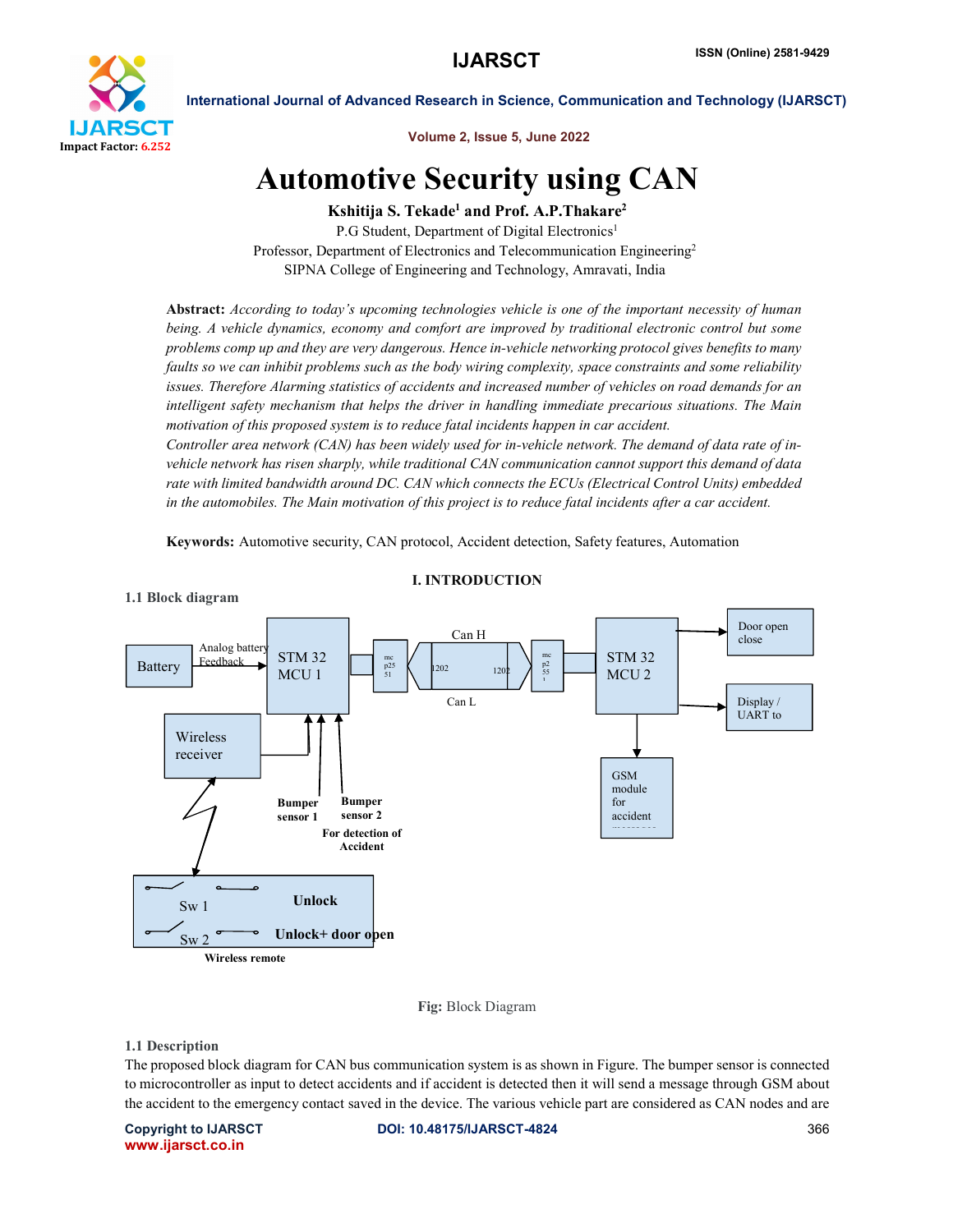

## Volume 2, Issue 5, June 2022

connected each other with CAN bus. Different CAN nodes are connected with different sensors to collect the information and the collected information is transmitted over CAN bus to STM microcontroller. The information collected will be in the form of messages with the CAN message ID and those can be analyzed by the CAN Bus Analyzer.

In these projects we have a transmitting & Receiving circuit, which is used to communicate with each other. Initially we will start the receiver side of our project after sometime we will get one pop up message on our mobile, that GSM is started.

We are getting all these messages from the code of Arduino 1094 which is the transmitting ID of our receiver. Both messages are of 8 bits. First 2 bytes are used for sending dummy messages. Here we are sending a combination of Rf remote. There are four buttons on the remote.

- $\bullet$  Lock
- Unlock
- Door open
- Door closed

Their combination will be received on 2nd byte. On the 3rd and 4th byte we shall receive sensor 1 output. Then on the 5th byte will get the value of sensor 2, on the 6th byte will get battery voltage. Now we are getting 3.5 V battery voltage. On the 6th byte we get 27-28-degree room temperature. On the 7th byte we get zero.

In an accident case, whenever sensor gets hit we the output is generated, and it will get high  $\&$  we get the signal which is transmitted through the transmitter to the receiver side. Now we are pressing our given pressure to the pressure sensor then on the screen we get the signal & Message top "Accident" is detected. Battery voltage 3.5 V .On the remote, there will be four buttons. Here ABCD,

- 1. A is for door open
- 2. B is For unlock
- 3. C is for Door close
- 4. D is for Lock.

On the receiver side we are attaching a servo motor which shows an indication of the door. We also used the relay here. When the green LED of the relay glows then the door will be in lock position and we cannot open it directly.

To unlock we have to press B on the remote then the relay will give an indication to unlock. & LED turns off the relay. When we press D then the LED glows  $\&$  it gets locked again. If we press the C door to get close and to open it we have to press the A button on the remote. We are using it as a transmitter.

## II. LITERATURE REVIEW

Accidents are a major cause of death and disability. There's one death every four minute in India due to road accident. Car network has been introduced into China for several years. The development is fast. Vehicle safety enters into a new era of main safety through the car networking technology.

Ashwini S. Shinde et al. designed controller area network for vehicle automation. This paper describes the ARM7 based design and implementation of CAN Bus prototype for vehicle automation. It based on hardware and software design of intelligent node. Hardware same as above paper but the sensors are increasing. Here LIN protocol is also used for controlling the LED lights of a car. Hardware interface circuit mainly consists of MCP2515 standalone CAN-Controller, LPC2148 microcontroller based on 32-bit ARM7 and MCP2551 high speed CAN Transceiver. MCP2551 CAN Transceiver works only in the physical layer.

Beying Deng ei al discussed the car networking application in vehicle in which they car connecting the car to the network and making iot (Internet of Things) based car. It focuses on how to prevent the collision and accidents and look on the human condition, road condition monitoring, aided scheduling, prevention of traffic accidents through the car networking means. Firstly they noted the problem of accidents due to driver. Then they had explained engine operating condition, engine temperature, tire pressure and other conditions sensors which we can say as the ECU (Electronic Control Unit) data send to vehicle terminal equipment through CAN bus and send the data to the cloud by cloud computing and give indication to the driver so we can retard every accident and save lives.lastly they given significance of the information security of car networking.

### Copyright to IJARSCT **DOI: 10.48175/IJARSCT-4824** 367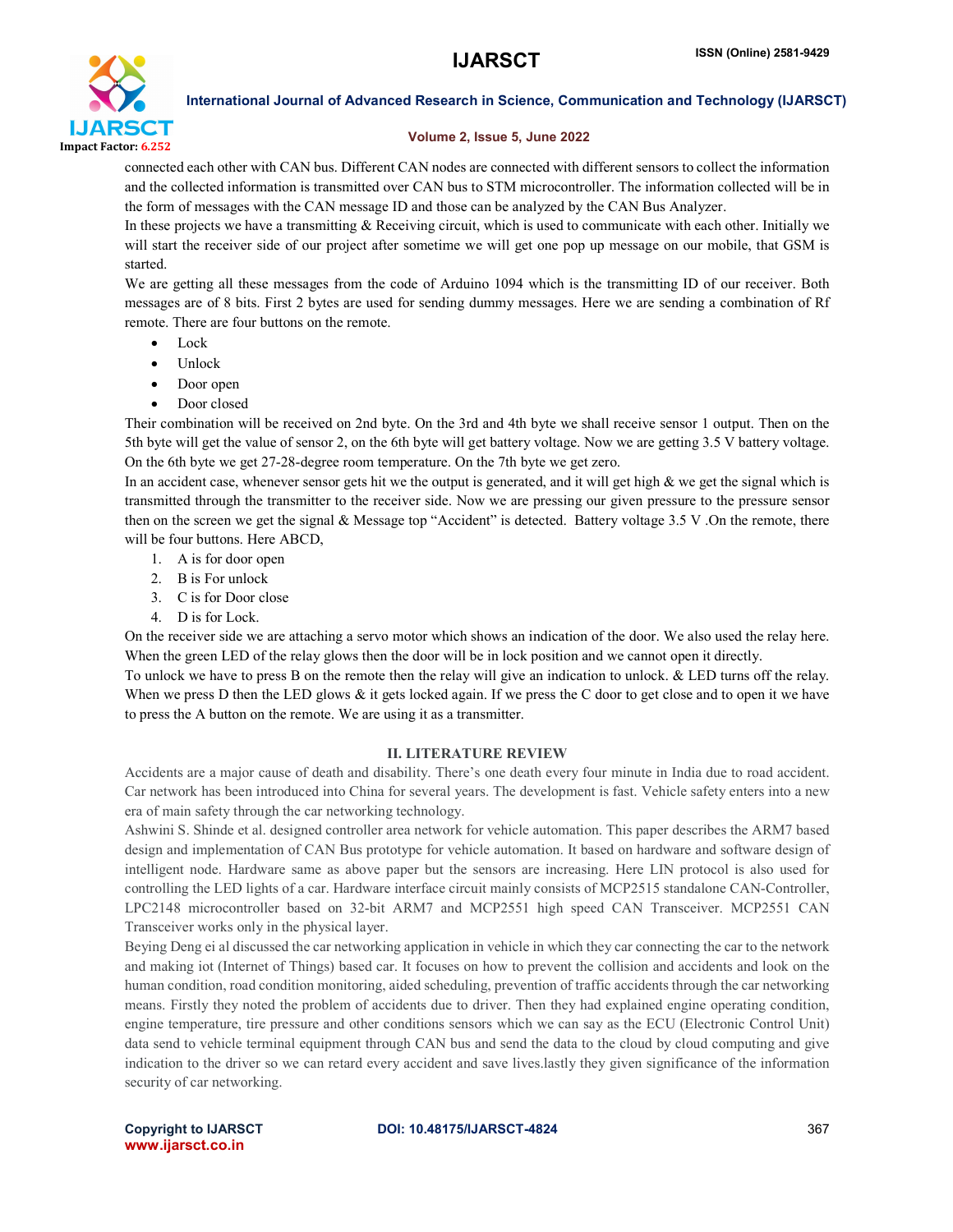

### Volume 2, Issue 5, June 2022

Shane Tuohy et al. reviewed intra vehicle networks. Now days, number of vehicles are employing different networking protocols. Vehicles internal performance and dynamics is monitor by Antilock braking system (ABS) and electronic stability control are examples of systems ; whereas camera, radar, and ultrasonic sensors are being acclimated to sense the environment around the vehicle and provide drivers with more information about their surroundings. For a number of years, technologies such as Flex Ray, CAN, local interconnect network (LIN) , media oriented systems transport (MOST) , low-voltage differential signaling (LVDS) , and IEEE 1394 Firewire have been used in vehicles and their comparison is explained in this paper. Physical layer technologies, non-automotive specific standards, automotive network traffic, Ethernet and link layer topologies are also explained in this paper. IEEE 802.1Q VLAN Tagging, AVB and TT Ethernet are discussed in the link layer protocol.

Thanima Thulaseedharan et al. designed real time intelligent driver assistance system in which ARM 7 microcontroller is used in which they monitor the vehicle in two parts as engine control and driver assistance. In engine control they had monitored temperature detector, CO level detector, Fire detector, fuel status and road surface nature .Simulation had done on the Keil μVision in which UART1 and UART2 give simulation results on engine control and driver assistance. A vehicle health report that enables to know about the current condition of vehicle so as to provide a safe drive.

Jaromir Skuta et al. explained Control of car LED lights by CAN/LIN bus. This paper was focused to verification of communication algorithm and possibilities with use of PCANLAIN interface. The car lights are connected to LIN interface through separate controllers. The LIN frames are 8 bytes length. Data frame according to CAN 2.0A and data frame of LIN bus is explained thoroughly. They are controlling lights through the LIN bus. Firstly USB is connected to the CAN then CAN bus of vehicle is connected to the LIN bus and we can their simulation results through PCAN-LIN software. In this way we can control intensity of lights.

Donghyuk Jang et al. explained communication channel modelling of controller area network (CAN). The demand of data rate of in vehicle network has risen sharply, while traditional CAN communication cannot support this demand of data rate with limited bandwidth around DC. CAN with PLC and VDSL system, CAN communication systems use bus topology structure, where the bridge tap length and the main line length are limited below I m and 33m, respectively. Traditional CAN bus and bridge taps use AW G 24 twisted pair for transmission since it has a characteristic of cancelling out electromagnetic interference (EMI) from external sources. Destructive interference is generated at the intersection between a main line and a bridge tap because signal reflection occurs at the bridge tap. After that channel model is briefly explained in this paper. Based on the proposed method, we can obtain the channel frequency response which can be used for decision of suggested tap length and bandwidth without real measurements. So this channel modelling method is quiet accurate.

Pradhan suvendu kedareshvar et al. designed CAN protocol based embedded system to avoid rear-end collision of vehicles. Human errors amount to 93% of all accidents, rear end collision are 30% out of it. Global positioning system , vehicle to vehicle communication , Zigbee module, fuzzy logy based controllers implement different collision warning system .This paper proposed ARM Cortex m0 controller based collision avoidance system. Alert collision warning system, evaluation of deceleration levels, braking display LED array ,control system, CAS-ECU Can communication and ECU controlled DC motor are main sub points of this paper. Alert collision warning system algorithm calculates slope of response of accelerometer and transmits the level of deceleration corresponding to a sudden break to collision avoidance system to take necessary action. They had done graphical analysis of accelerometer where the slopes in the graph give intensity of brakes differentiating gradual braking from sudden change.

Vikash Kumar Singh et al. designed implementation of 'CAN' protocol in automobiles using advance embedded system. In this paper control system with network architecture have benefit over the traditional method. Two sensors that is temperature sensor and IR sensor are monitor through two different microcontroller and CAN controller but these two can connected to the CAN bus. They also explain CAN protocol in brief with its format. CAN controller MCP2510 and CAN transceiver (MCP2551) are used as Transmitter and receiver respectively .They also explained the flow chat if transmitter section as well as receiver section. Fault confinement is also a major benefit of CAN. Faulty nodes are automatically dropped from the bus that prevents any single node from bringing a network down, and gives guarantee that bandwidth is always available for critical message transmission.

Ashutosh U. Jadhav et al. done work on review of control Area Network (CAN) based intelligent vehicle system using advanced RISC machines (ARM) for driver assistance. Road accidents are tremendously happening and to prevent it they

www.ijarsct.co.in

Copyright to IJARSCT **DOI: 10.48175/IJARSCT-4824** 368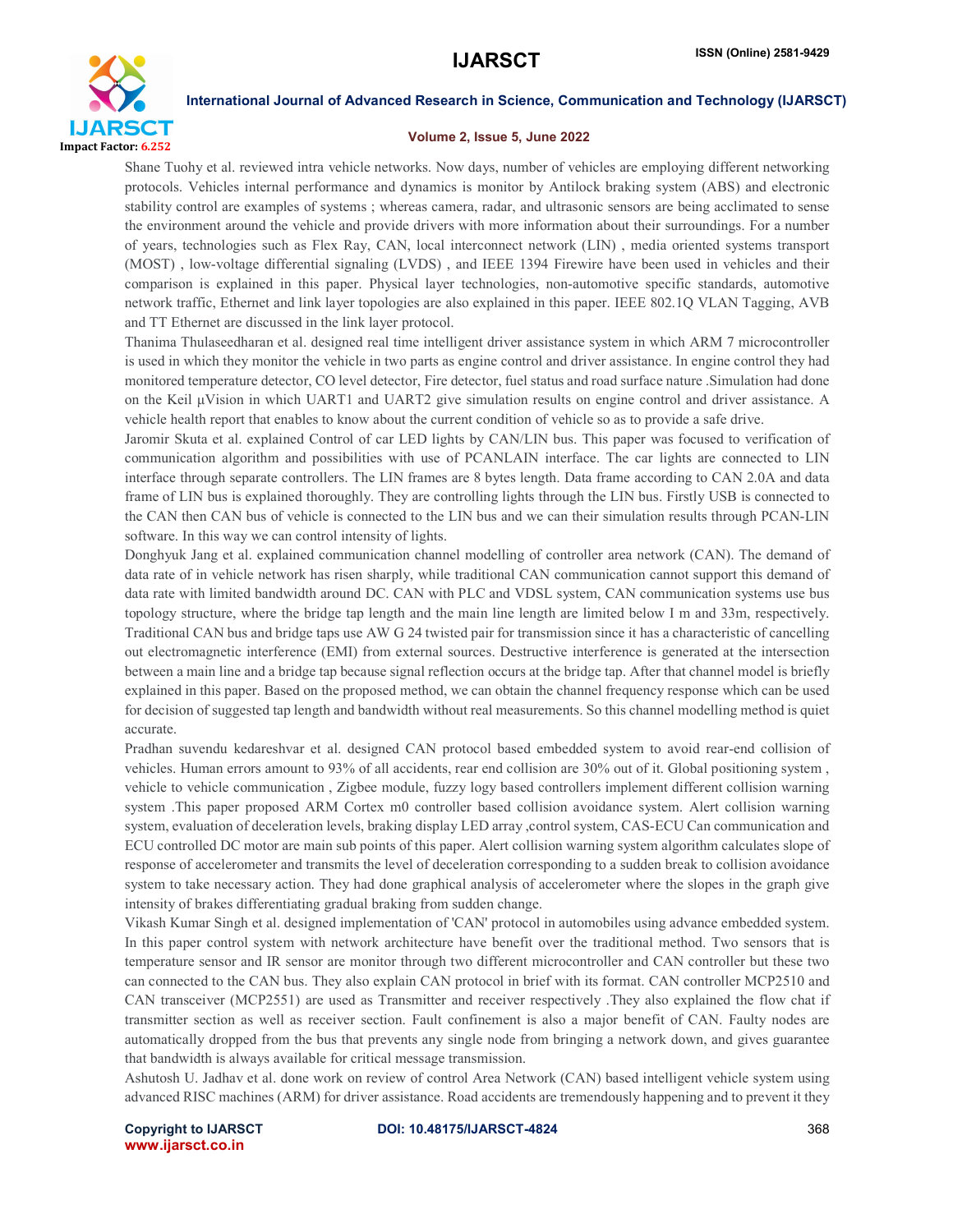

### Volume 2, Issue 5, June 2022

designed the system that is Intelligent vehicle (IV) system aims to assist drivers in any dangerous situations and save human lives. In introduction they explained the factors contributing to the the fatal accidents and its bar graph. Failure to stay in lane caused the high rate accidents than other problem issues of the accidents. In the proposed work slave ARM processor has alcohol sensors, eye blink sensors to the master, car ignition, GPS module, GSM module parameters are sensed so they made the intelligent vehicle system. Therefore these sensors are used to monitor and detect driver's behaviour to ensure road safety.

Jianqun Wang et al. explained the requirement of accuracy of communication is continuously increasing in rapid development of science technology. In this paper they briefly explained the algorithms that will used to prevent the accidents occurred due to collision of vehicles. Reliability and real-time ability of communication guarantee methods and drawbacks of conventional CAN. Synchronous acquisition is first algorithm which is explained for a user is in queue that is each code is able to receive the information others send, and moreover, once a node in bus has the requirement of bus usage, it can compete to apply. Cyber Storm is conceived if all nodes send data to bus which damages the reliability of in-vehicle network. Therefore when the number of nodes is large, the collisions of frames are severe and therefore the acquisition errors caused by arbitration are hard to calculate and control, in a word, the synchronous acquisition can hardly be achieved. Hence to overcome all these errors they used a dynamic autonomous synchronization method based on IDs of frames. A dynamic autonomous synchronization method based on IDs of frames is proposed here. The core of which is to build a sending queue in the memory of the CPU, and every node sends its data after the successful sending of its former node in the queue. In this method contains the formation of ID's and time slot of sending frames and approaches to add and delete an ID of frames queue explained briefly. So they conclude an autonomous dynamic synchronization method for CAN communication based on the queue of IDs of frames is proposed to realize a quasisynchronous communication result is best.

Mr. K. Kalaiyarasu et al designed an automotive safety system using Controller Area Network. In this paper there are two modules master and slave but both are connected to each other. Master and slave both have different CAN bus connected through 8-bit PIC16F84 microcontroller .Master and slave modules have CAN communication, USB, and Serial port communication. The coding will developed and burn through ICSP. M.

Santhosh Kumar et al. have reviewed self - propelled safety system using CAN protocol. They have taken seven sensors and connected to the 8-bit PIC16F84 microcontroller on-board system .There are two modules master and slave and first four sensors are interfaced to the master and three to the slave and display values on LCD and if the conditions are extreme then buzzer will give indication to the human. They explained CAN protocol thoroughly and given its working according to OSI model .Anti-skid braking, automatic manual transmission, gearbox control, traction control and door control also can be control told in the future scope.

## III. CONCLUSION

According to review of we can prevent the fatal incidents occurs due to accident. We can automate door for our convinience. We observed that in previous paper they first monitor only two parameters but now they are increasing .we can monitor these parameters of car through can (controller area network). Through these sensors we can make the car automatic. Communication protocol has been implemented and it precedes required actions, values displayed in dashboard for driver assistance.

## **REFERENCES**

- [1]. A.Che Soh, M.K.Hassan and A.J.Ishak ,"Vehicle Gas Leakage Detector", The Pacific Journal of Science and Technology, 2020, Vol. 11. Number 2, pp.66-76.
- [2]. Ashwini S. Shinde , Prof. vidhyadhar and B. Dharmadhikari ,"Controller Area Network for Vehicle automation", International Journal of Emerging Technology and Advanced Engineering ,2018, Vol. 2, Issue 2,pp.12-17.
- [3]. Jaimon Chacko Varghese, Binesh Ellupurayil Balachandran,"Low Cost Intelligent Real Time Fuel Mileage Indicator for Motorbikes", International Journal of Innovative Technology and Exploring Engineering , 2020, Vol-2, Issue-5,pp.97-107.
- [4]. Beying Deng and Xufeng Zhang,"Car networking application in vehicle safety" Workshop on Advanced

Copyright to IJARSCT **DOI: 10.48175/IJARSCT-4824** 369 www.ijarsct.co.in